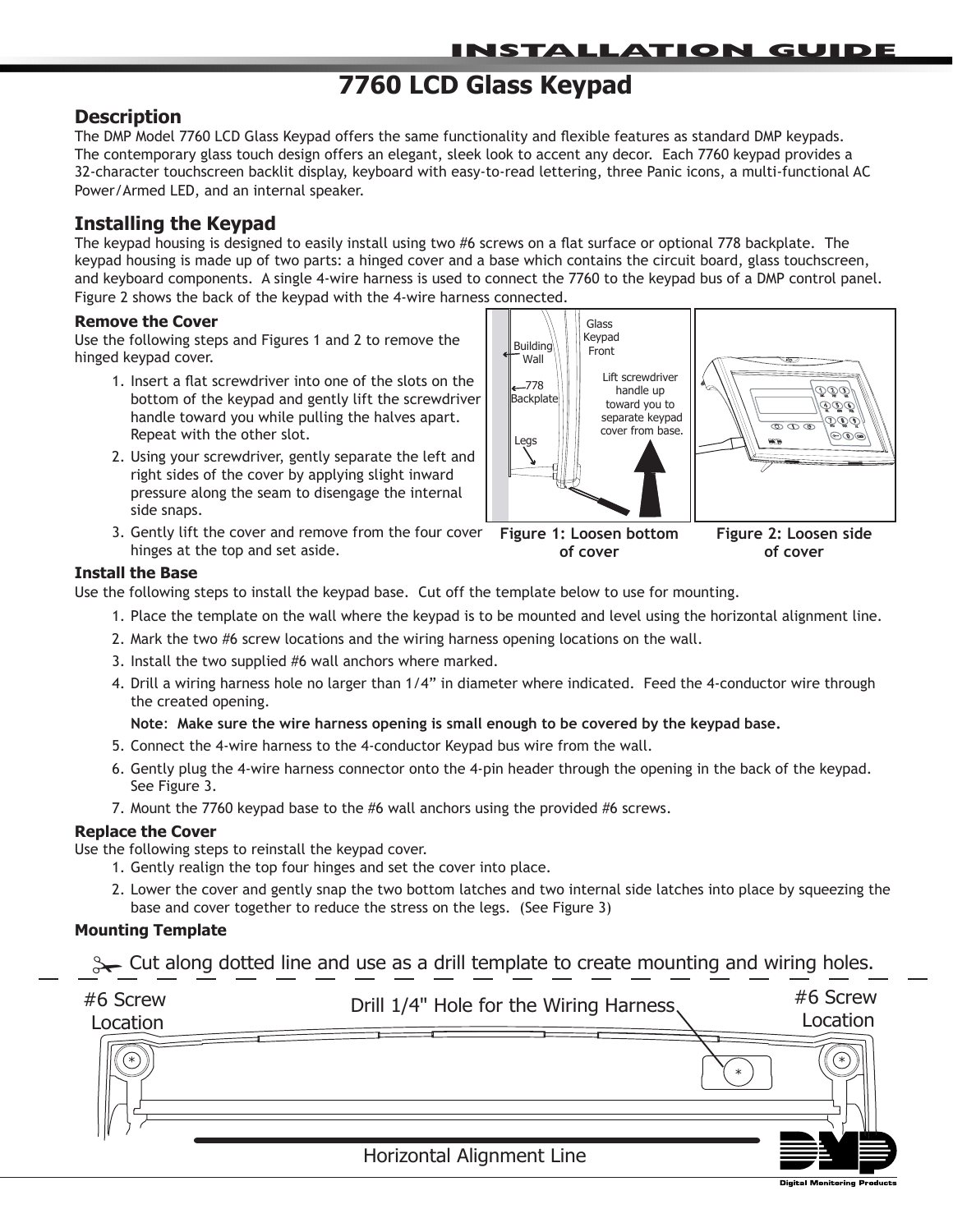# **Harness Wiring**

Figure 3 shows wiring harness mounting location and wiring assignments. Observe wire colors when connecting the Red, Yellow, Green, and Black wires to the keypad bus. When wiring directly to the panel terminals, connect Red to panel terminal 7, Yellow to terminal 8, Green to 9, and Black to panel terminal 10.



**Figure 3: Keypad Side Mounting and Back Showing Wiring Harness Assignments**

# **Wiring Specifications**

When planning a keypad bus installation, keep in mind the following specifications:

- 1. DMP recommends using 18 or 22-gauge **unshielded** wire for all keypad and LX-Bus circuits. **Do Not** use twisted pair or shielded wire for LX-Bus and keypad bus data circuits. To maintain auxiliary power integrity when using 22-gauge wire do not exceed 500 feet. When using 18-gauge wire do not exceed 1,000 feet. Install an additional power supply to increase the wire length or add devices.
- 2. Maximum distance for any one circuit (length of wire) is 2,500 feet regardless of the wire gauge. This distance can be in the form of one long wire run or multiple branches with all wiring totaling no more than 2,500 feet. As wire distance from the panel increases, DC voltage on the wire decreases.
- 3. Each panel allows a specific number of supervised keypads. Additional keypads can be added in the unsupervised mode. Refer to the panel installation guide for the specific number of supervised keypads allowed.
- 4. Maximum voltage drop between the panel (or auxiliary power supply) and any device is 2.0 VDC. If the voltage at any device is less than the required level, add an auxiliary power supply at the end of the circuit. When voltage is too low, the devices cannot operate properly.

Refer to the LX-Bus/Keypad Bus Wiring Application Note (LT-2031). Also see the 710/710F Module Installation Sheet (LT-0310) for more information.

# **Additional Power Supply**

If the current draw for all keypads exceeds the panel output, you can provide additional current by adding a Model 505-12 auxiliary power supply. Connect all keypad Black ground wires to the power supply negative terminal. Run a wire from the power supply negative terminal to the panel common ground terminal 10. Connect all keypad Red power wires to the power supply positive terminal. Do NOT connect the power supply positive terminal to any panel terminal. Refer to the 504-24 and 505-12 Power Supply Installation Guide (LT-0453) for more information.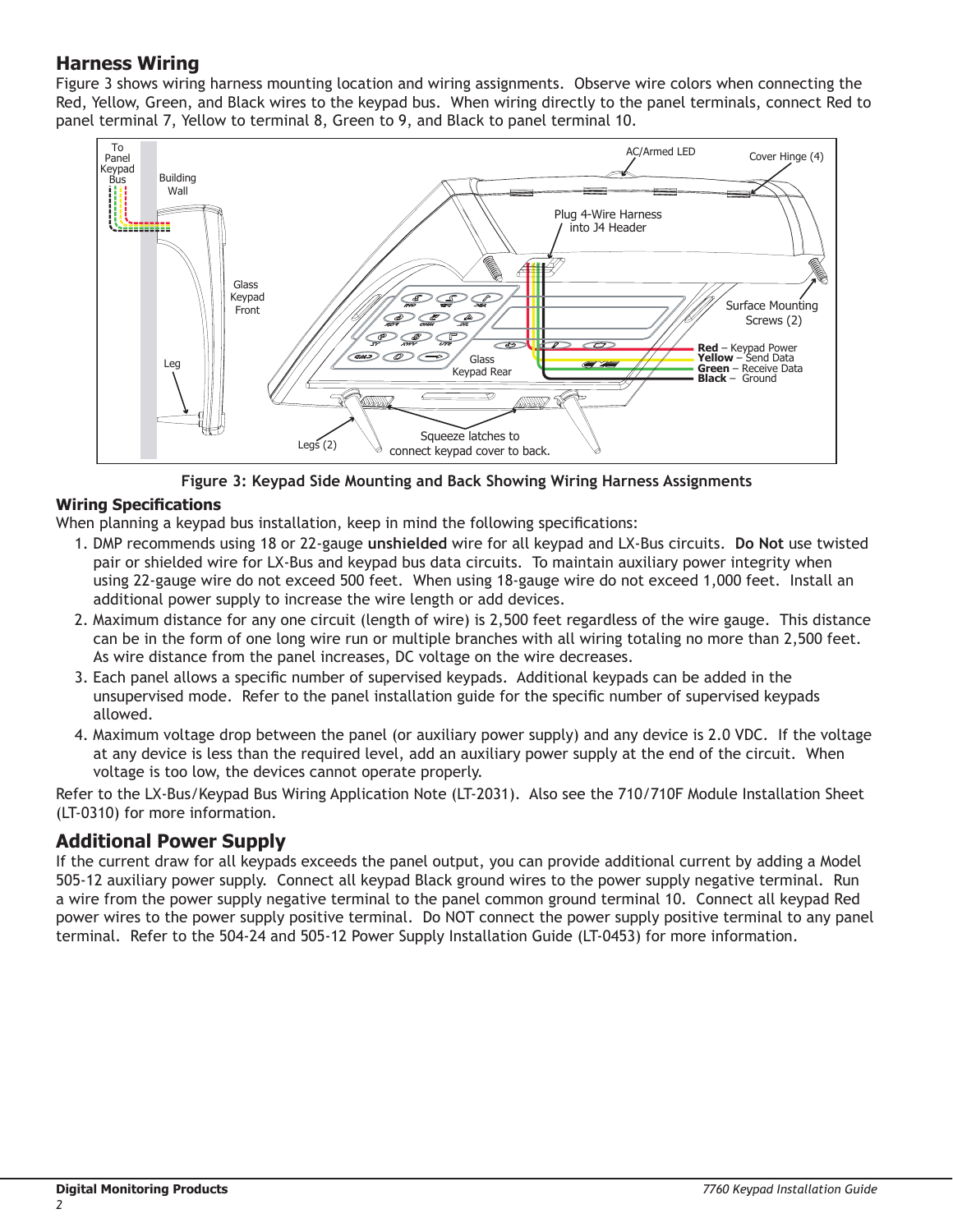# **Keypad Bus Monitor**

For Fire Protective systems, the 893/893A Module must be installed in the XR500 Series or XR200 control panel to monitor the keypad bus and sound an audible trouble whenever the keypad bus fails to operate. Refer to the 893/ 893A Module Installation Sheet (LT-0135).

# **Touchscreen Display**

The 7760 is an integrated LCD with a touchscreen user interface that can be programmed to turn off (clear glass) during periods when the keypad is not in use. See Backlighting Brightness under End-User Options. Touch the area over each key, icon, or other selection to operate the keypad.





**Figure 4: 7760 LCD Glass Keypad**

# **Keypad Backlighting**

The touchscreen illuminates at full brightness any time the glass is touched. When the speaker is sounding, the backlight illuminates at one-half (1/2) brightness. During an alarm condition, the backlight turns Red. When all alarm conditions are cleared from the display, the Red backlight returns to Blue and the user‑selected brightness. This user selected brightness may be set to off which allows the glass graphic display to turn off (clear glass). Simply touch the glass anywhere and the backlight illuminates for data entry.

# **AC Power/Armed LED Operation**

The LED indicates the Power and Armed status of the panel. Depending on the operation, the LED displays in Red or Blue as listed in the table.

| <b>Color and Activity</b> | <b>Operation</b>                           |
|---------------------------|--------------------------------------------|
| <b>Blue Steady</b>        | Panel Disarmed, AC Power OK, Battery OK    |
| <b>Blue Blinking</b>      | Panel Disarmed, AC Power OK, Battery Fault |
| No Light                  | Panel Disarmed, AC Power Fault, Battery OK |
| <b>Red Steady</b>         | Panel Armed, AC Power OK, Battery OK       |
| Red/Blue Alternate        | Panel Armed, AC Power OK, Battery Fault    |
| Red Blinking              | Panel Armed, AC Power Fault, Battery OK    |

# **Panic Icons**

All 7760 keypads offer an optional Panic function that allows users to send Panic, Emergency, or Fire reports to the central station. You must enable the Panic function in Installer Options in order to use the Panic Icons. See Programming Keypad Options later in this document. The Panic Icons are shown in Figure 5.



The user must touch and hold the Icon for two seconds until a beep from the keypad is heard. At the beep, the panel sends the following zone alarm reports to the central station:

**Panic** (Police Icon) - Zone 19 + Device Address **Emergency -** non-medical (Exclamation Point Icon) - Zone 29 + Device Address **Fire** (Flame Icon) - Zone 39 + Device Address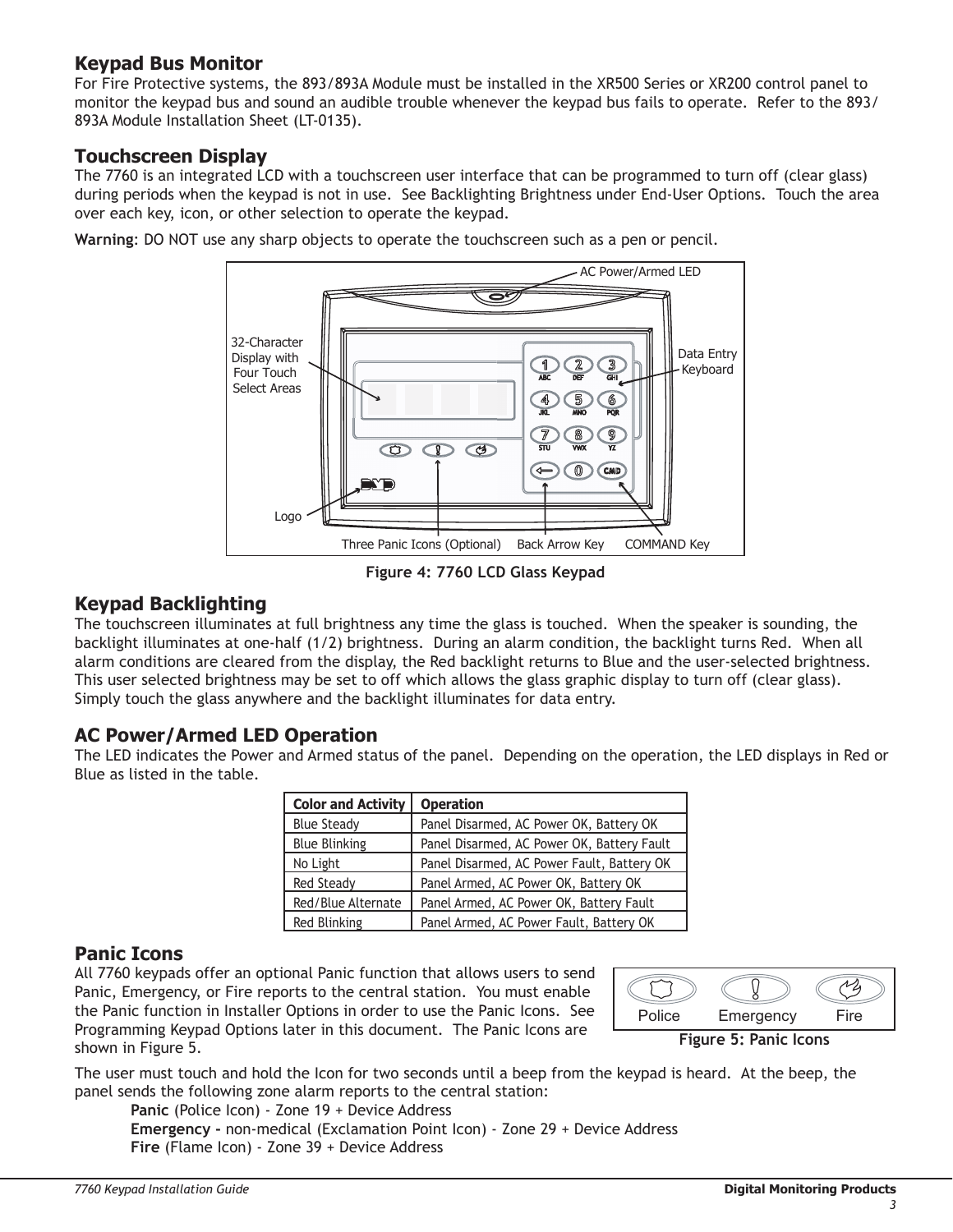# **Internal Speaker Operation**

The Glass keypad emits standard tones for key touches, entry delay, and system alerts. The speaker also provides distinct burglary, fire, zone monitor, and prewarn cadences. The keypad provides an alternate prewarn entry delay cadence that occurs when the keypad is displaying a zone alarm.

# **End-User Options**

The 7760 Keypads provide three adjustments the end-user can make through a User Options Menu. The user can also view the keypad model number and address in User Options.

To access User Options, touch and hold the center of the logo for two seconds. The 32-character display changes to SET BRIGHTNESS. Touch the CMD (COMMAND) key to display the next option or touch the <— (Back Arrow) to exit the User Options function. See Figure 5.

**Note**: The End-User Options function automatically terminates after approximately 20 seconds of no activity.



# **Entering Characters**

function.

Figure 6 shows the location of the alpha and non-alphanumeric characters and the 32-character display areas to touch to enter information. The non-alpha special characters do not display on the keyboard but are listed on Figure 5 for reference. The special characters available are as follows starting with the 1 digit key to the 9 digit key: ( ) ! ? /  $\&$  \$, ' and  $-$  . \* # for the 0 key.



**Figure 6: Entering Alpha and Non-Alpha Characters**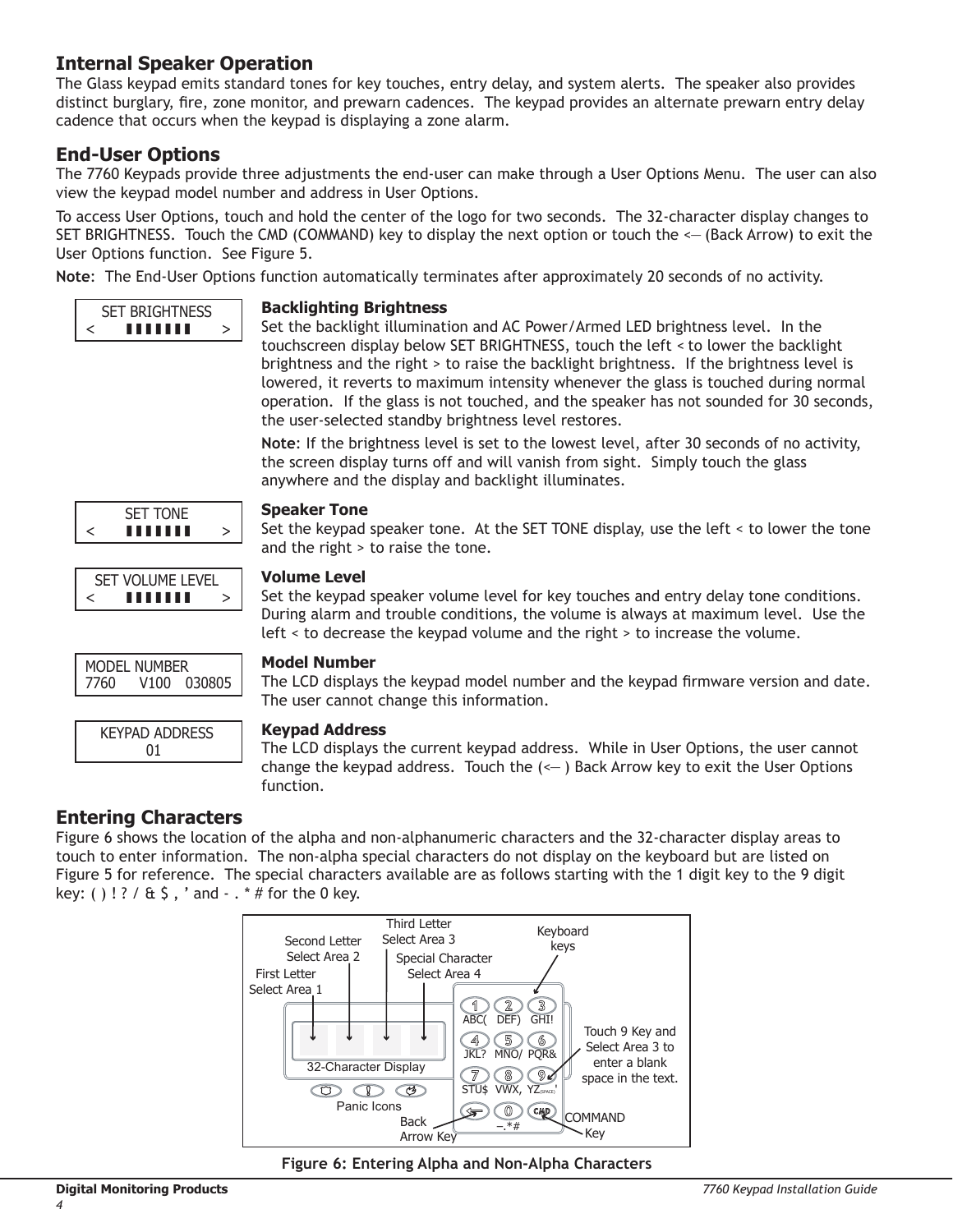You can use the keyboard to enter alpha characters and special, non-alpha characters. To enter an alpha character, touch the key that has the desired letter shown below it. The keyboard display shows the number on that key. To change the number to a letter, touch the Select area of the 32-character display that corresponds to the letter location under the key.

For example, if you touch key number 1, the letters for that key are A, B, and C. Touch Select Area 1 for A, Select Area 2 for B, Select Area 3 for C, and Select Area 4 for the special character. Enter a space by touching 9 then the Select Area 3. Refer to Figure 6 as needed.

# **Installer Options Menu**

The 7760 keypad also contains Keypad Options and Keypad Diagnostics programs that allow installers and service technicians to configure and test keypad operation.

**Note**: The Installer Options function automatically terminates after approximately two minutes of no activity.

### **Access the Installer Options Menu**

Access the Keypad Options Menu or Keypad Diagnostics Menu through the User Options function. Touch the Logo for two seconds to display the SET BRIGHTNESS option. Immediately enter the code 3577 (INST) and touch CMD. The display changes to KPD OPT (keypad options), KPD DIAG (keypad diagnostics) and STOP.

### **Keypad Options**

The Keypad Options menu allows you to set the keypad address, select supervised or unsupervised mode, change the default keypad message, and enable any or all Panic Icons.

| KPD KPD  |             |
|----------|-------------|
| OPT DIAG | <b>STOP</b> |

# **Keypad Options (KPD OPT)**

To program keypad options, touch KPD OPT. The display changes to CURRENT KEYPAD ADDRESS: # #.

| CURRENT KEYPAD |    |
|----------------|----|
| ADDRESS:       | 01 |

### **Keypad Address**

Set the keypad address from 01 to 05 with the XRSuper6 and XR20, from 01 to 08 with the XR40, and 01 to 16 with the, XR500 Series, and XR2500F. The factory default address is set at 01. To change the current address, touch any 32-character display Select area to clear the current address, then enter the new address. It is not necessary to enter a leading zero for addresses 01 to 09.

**Note**: On XRSuper6 and XR20 panels, keypad Address 5 is designated for unsupervised operation only.

KEYPAD MODE: \*SUP UNSUP

#### **Keypad Mode**

Configure the keypad for either supervised or unsupervised operation. Supervised keypads cannot share addresses with other keypads. Unsupervised keypads can operate with other unsupervised keypads sharing the same address. To change the current setting, touch SUP or UNSUP. An asterisk appears next to the selected option.

**Note**: Unsupervised addresses cannot be used when the Device Fail Output of the control panel has a programmed value other than zero.

### DEFAULT KEYPAD MSG: **Default Keypad Message**

Enter a custom message of up to 16-characters to appear on the keypad display top line whenever that line is not being used for any other purpose by the control panel. Touch any 32-character display Select area to clear the current message and use the keyboard keys to enter a new custom display.



#### **Arm Panic Icons**

Use this option to configure the Panic Icons. To enable or disable a Panic Icon, touch the icon name: PN (Panic), EM (Emergency), and FI (Fire). Once the panic icon is enabled, an asterisk displays next to the description and the respective Panic icon will display for the user. Refer to the Panic Icon Options section earlier in this document.